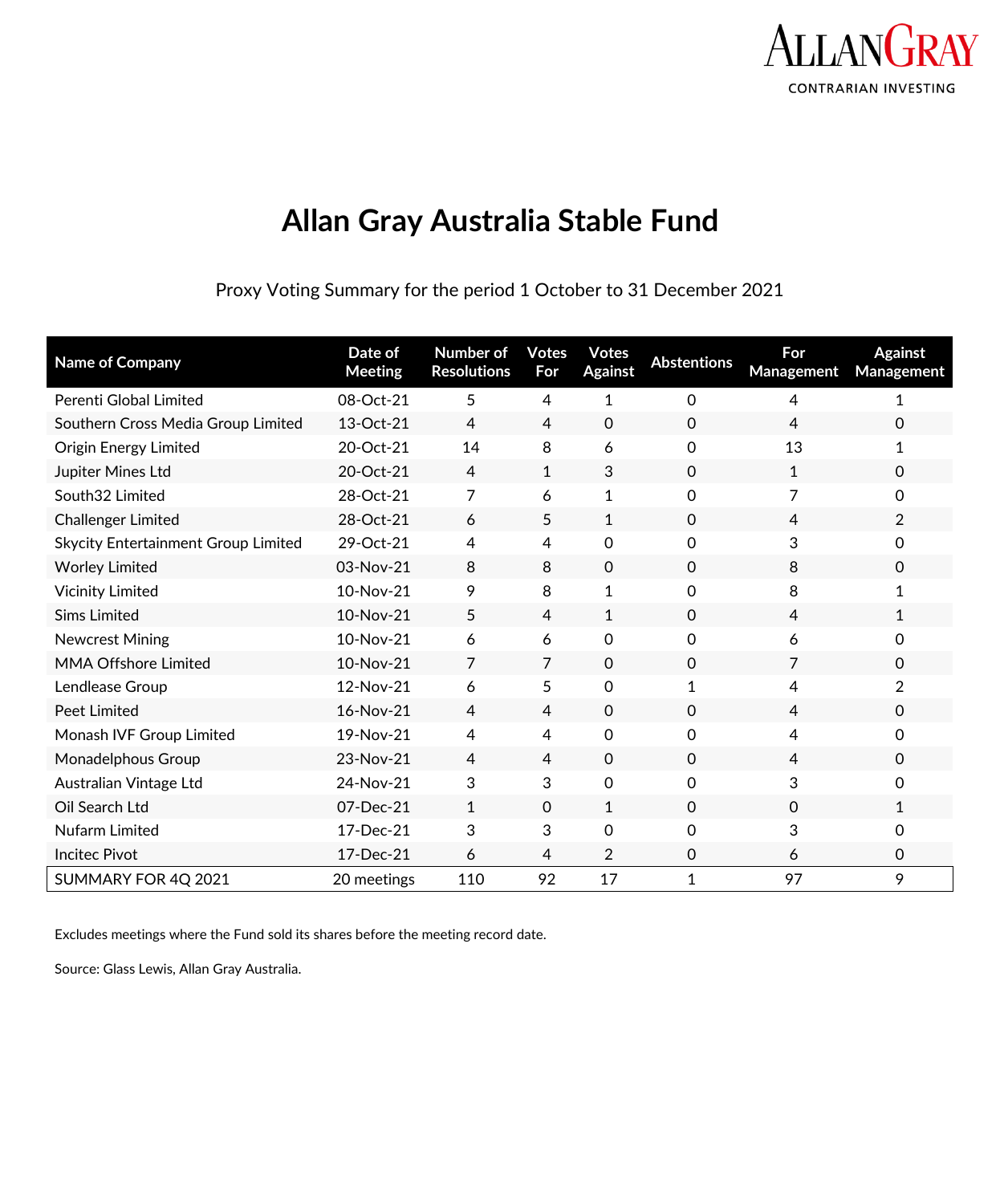| <b>PERENTI GLOBAL LIMITED</b><br>Annual |              |                      |           |  |  |
|-----------------------------------------|--------------|----------------------|-----------|--|--|
| <b>ISIN</b>                             | AU0000061897 | <b>Meeting Date</b>  | 08-Oct-21 |  |  |
| <b>Ticker</b>                           |              | <b>Deadline Date</b> | 01-Oct-21 |  |  |
| Country                                 | Australia    | <b>Record Date</b>   | 06-Oct-21 |  |  |

| Proposal<br><b>Number</b> | <b>Proposal</b>                                | <b>Proponent</b> | <b>Mgmt Rec</b> | <b>GL Rec</b> | <b>Vote</b> | <b>For/Against</b><br><b>Mgmt</b> |
|---------------------------|------------------------------------------------|------------------|-----------------|---------------|-------------|-----------------------------------|
|                           | <b>Remuneration Report</b>                     | Management       | For             | For           | Against     | Against                           |
| 2                         | Re-elect Mark A. Hine                          | Management       | For             | For           | For         | For                               |
| 3                         | Re-elect Robert J. Cole                        | Management       | For             | For           | For         | For                               |
| 4                         | Elect Timothy J. E. Longstaff                  | Management       | For             | For           | For         | For                               |
| 5                         | Equity Grant (MD/CEO Mark Nowell - STI Rights) | Management       | For             | For           | For         | For                               |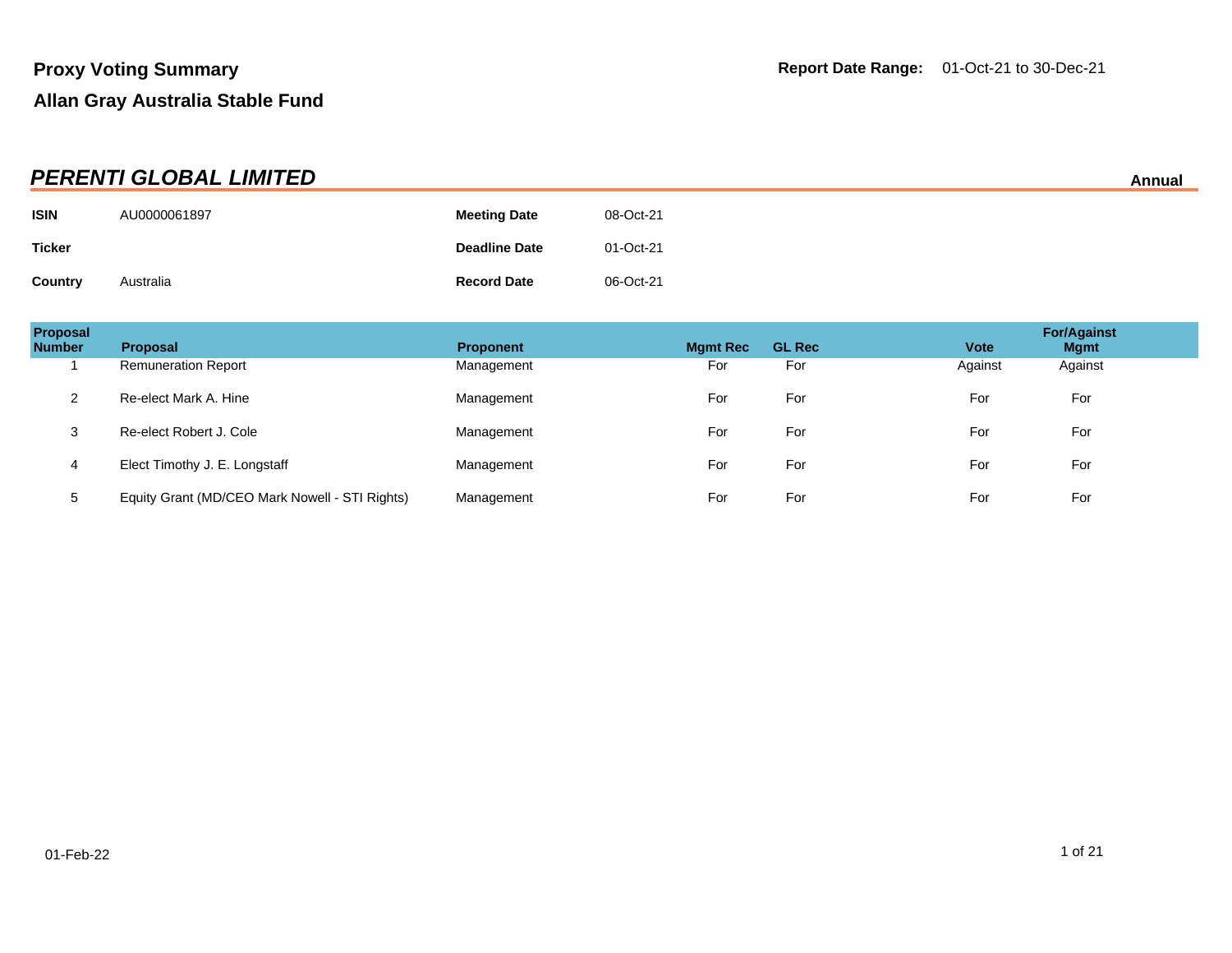|                | <b>SOUTHERN CROSS MEDIA GROUP LIMITED</b><br>Annual |                      |           |  |  |  |
|----------------|-----------------------------------------------------|----------------------|-----------|--|--|--|
| <b>ISIN</b>    | AU000000SXL4                                        | <b>Meeting Date</b>  | 13-Oct-21 |  |  |  |
| <b>Ticker</b>  |                                                     | <b>Deadline Date</b> | 06-Oct-21 |  |  |  |
| <b>Country</b> | Australia                                           | <b>Record Date</b>   | 11-Oct-21 |  |  |  |

| Proposal<br><b>Number</b> | <b>Proposal</b>                      | <b>Proponent</b> | <b>Mgmt Rec</b> | <b>GL Rec</b> | <b>Vote</b> | <b>For/Against</b><br><b>Mgmt</b> |
|---------------------------|--------------------------------------|------------------|-----------------|---------------|-------------|-----------------------------------|
| 2.A                       | Re-elect Glen F. Boreham             | Management       | For             | For           | For         | For                               |
| 2.B                       | Re-elect Melanie V.R. Willis         | Management       | For             | For           | For         | For                               |
| 3                         | <b>Remuneration Report</b>           | Management       | For             | For           | For         | For                               |
| 4                         | Equity Grant (MD/CEO Grant Blackley) | Management       | For             | For           | For         | For                               |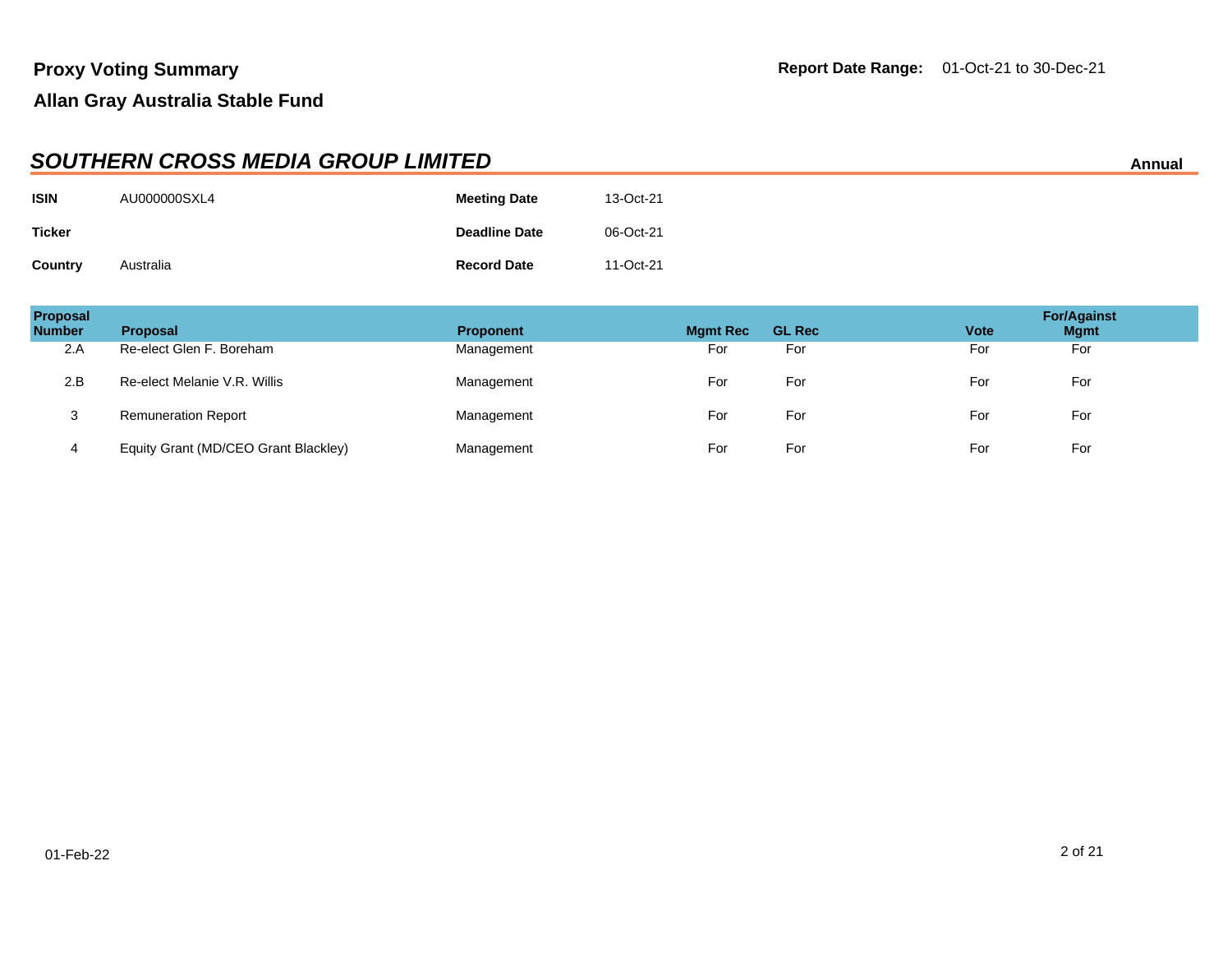| <b>ORIGIN ENERGY LIMITED</b> |              |                      |           |  |
|------------------------------|--------------|----------------------|-----------|--|
| <b>ISIN</b>                  | AU000000ORG5 | <b>Meeting Date</b>  | 20-Oct-21 |  |
| <b>Ticker</b>                |              | <b>Deadline Date</b> | 13-Oct-21 |  |
| Country                      | Australia    | <b>Record Date</b>   | 18-Oct-21 |  |

| <b>Proposal</b><br><b>Number</b> | Proposal                                                                                    | <b>Proponent</b> | <b>Mgmt Rec</b> | <b>GL Rec</b> | <b>Vote</b> | <b>For/Against</b><br><b>Mgmt</b> |
|----------------------------------|---------------------------------------------------------------------------------------------|------------------|-----------------|---------------|-------------|-----------------------------------|
| 2                                | Elect Ilana R. Atlas                                                                        | Management       | For             | For           | For         | For                               |
| 3                                | Elect Michael J. McCormack                                                                  | Management       | For             | For           | For         | For                               |
| 4                                | <b>Elect Joan Withers</b>                                                                   | Management       | For             | For           | For         | For                               |
| 5                                | Re-elect Scott R. Perkins                                                                   | Management       | For             | For           | For         | For                               |
| 6                                | Re-elect Steven A. Sargent                                                                  | Management       | For             | For           | For         | For                               |
| 7                                | <b>Remuneration Report</b>                                                                  | Management       | For             | For           | For         | For                               |
| 8                                | Equity Grant to MD/CEO Frank Calabria                                                       | Management       | For             | For           | For         | For                               |
| 9                                | <b>Renewal of Termination Benefits</b>                                                      | Management       | Abstain         | For           | For         | Against                           |
| 10.A                             | Shareholder Proposal Regarding Facilitating Nonbinding Shareholder<br>Proposals             |                  | Against         | Against       | Against     | For                               |
| 10.B                             | Shareholder Proposal Regarding Water Quality and<br><b>Traditional Ownership</b>            | Shareholder      | Against         | Against       | Against     | For                               |
| 10.C                             | Shareholder Proposal Regarding Cultural Heritage<br>Protection                              | Shareholder      | Against         | Against       | Against     | For                               |
| 10.D                             | Shareholder Proposal Regarding Engagement with<br><b>Traditional Owners</b>                 | Shareholder      | Against         | Against       | Against     | For                               |
| 10.E                             | Shareholder Proposal Regarding Lobbying Activity<br>Alignment with the Paris Agreement      | Shareholder      | Against         | Against       | Against     | For                               |
| 10.F                             | Shareholder Proposal Regarding Alignment of Capital<br>Expenditure with the Paris Agreement | Shareholder      | Against         | Against       | Against     | For                               |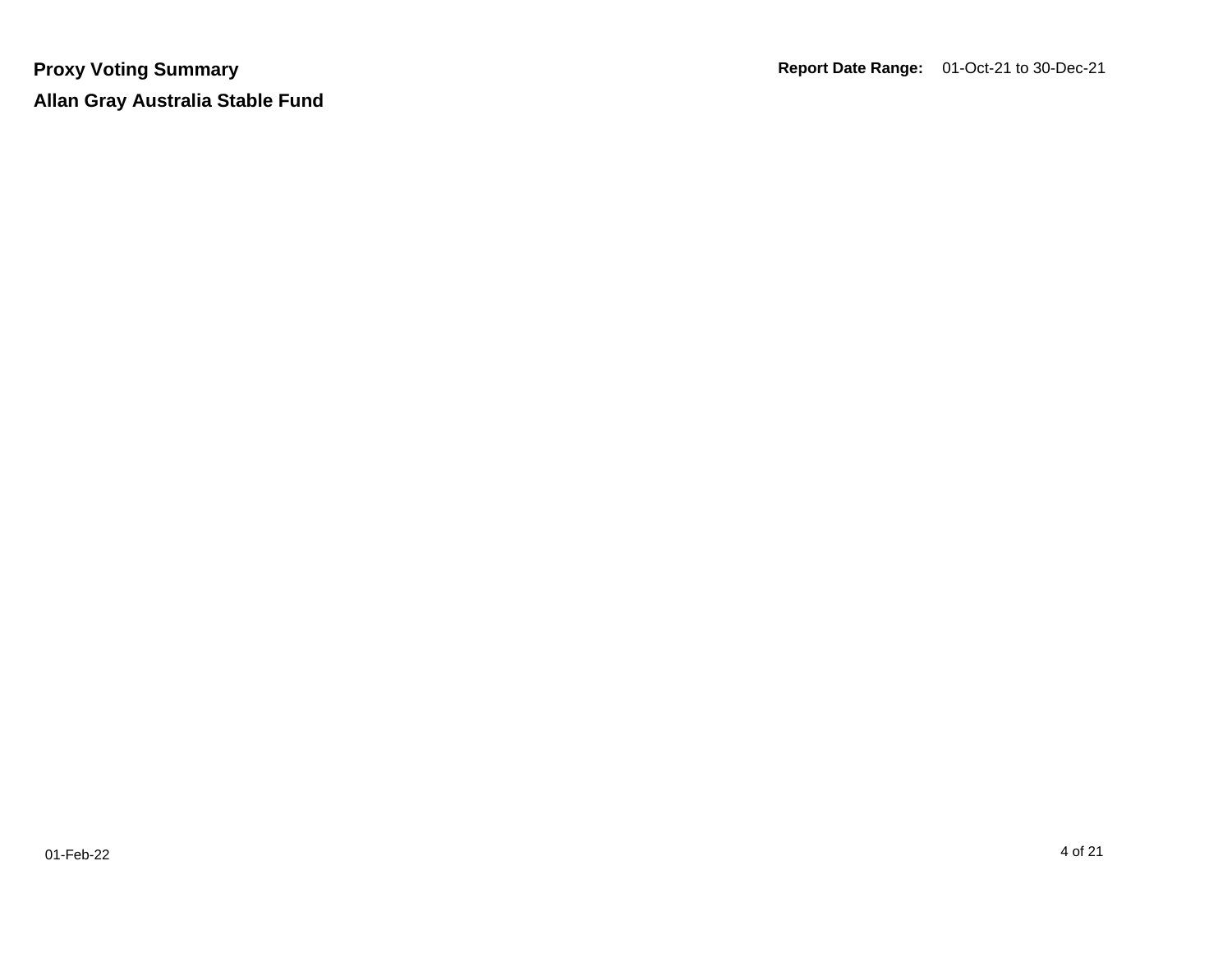| <b>JUPITER MINES LTD</b> |              |                      |           | Ordinary |
|--------------------------|--------------|----------------------|-----------|----------|
| <b>ISIN</b>              | AU0000005159 | <b>Meeting Date</b>  | 20-Oct-21 |          |
| <b>Ticker</b>            |              | <b>Deadline Date</b> | 13-Oct-21 |          |
| Country                  | Australia    | <b>Record Date</b>   | 18-Oct-21 |          |

| <b>Proposal</b><br><b>Number</b> | <b>Proposal</b>                                                            | <b>Proponent</b> | <b>Mgmt Rec</b> | <b>GL Rec</b> | <b>Vote</b> | <b>For/Against</b><br><b>Mgmt</b> |
|----------------------------------|----------------------------------------------------------------------------|------------------|-----------------|---------------|-------------|-----------------------------------|
|                                  | R-elect Brian P. Gilbertson                                                | Management       |                 | Against       | Against     | N/A                               |
| っ                                | Re-elect HEO Yeongjin                                                      | Management       | For             | For           | For         | For                               |
| 3                                | Re-elect Hans-Jürgen Mende                                                 | Management       |                 | For           | Against     | N/A                               |
| 4                                | Shareholder Proposal Regarding Removal of Priyank<br>Thapliyal as Director | Shareholder      |                 | For           | Against     | N/A                               |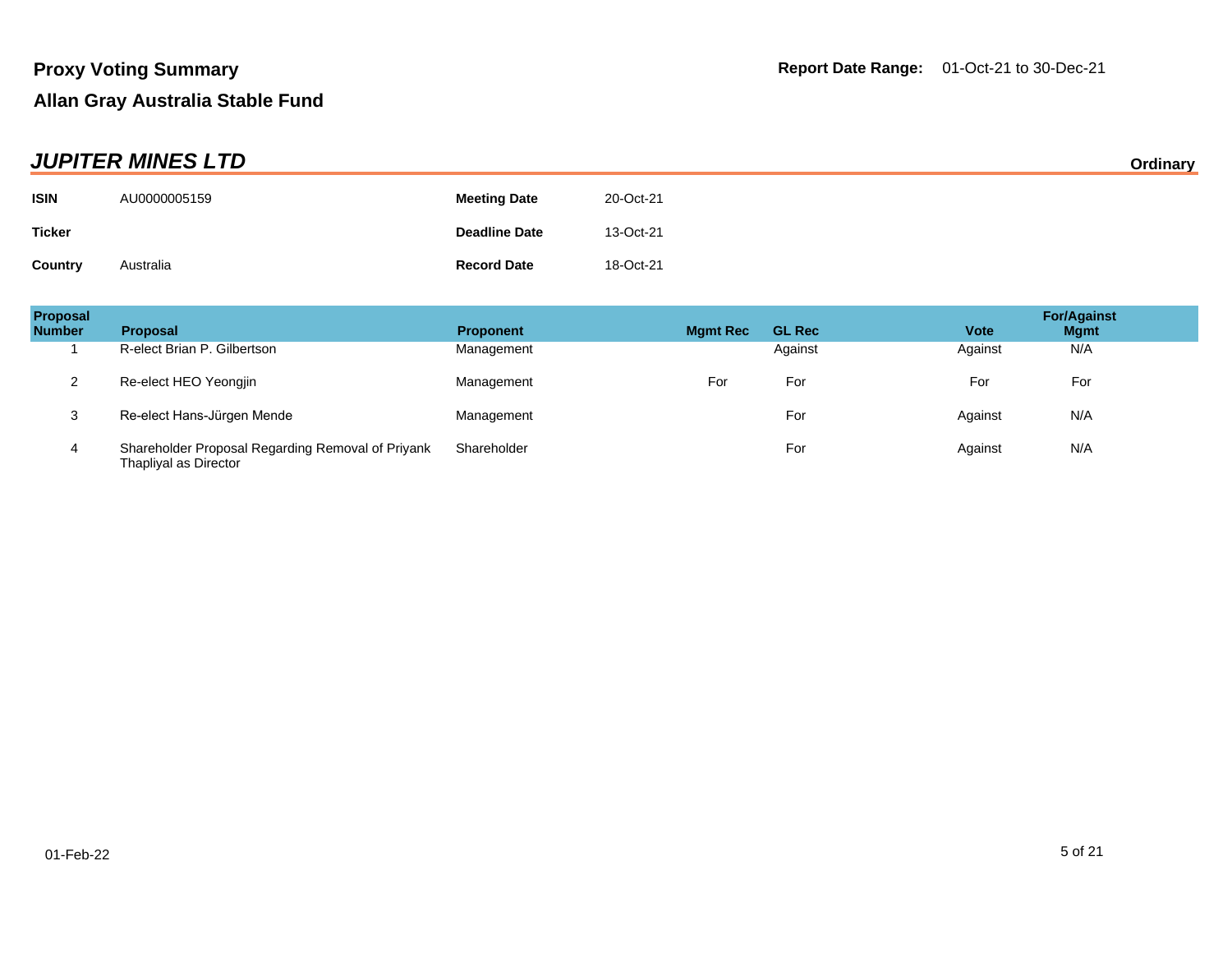| <b>CHALLENGER LIMITED</b> |              |                      |           |  |
|---------------------------|--------------|----------------------|-----------|--|
| <b>ISIN</b>               | AU000000CGF5 | <b>Meeting Date</b>  | 28-Oct-21 |  |
| Ticker                    |              | <b>Deadline Date</b> | 21-Oct-21 |  |
| Country                   | Australia    | <b>Record Date</b>   | 26-Oct-21 |  |

| Proposal<br><b>Number</b> | Proposal                      | <b>Proponent</b> | <b>Mamt Rec</b> | <b>GL Rec</b> | <b>Vote</b> | <b>For/Against</b><br><b>Mgmt</b> |
|---------------------------|-------------------------------|------------------|-----------------|---------------|-------------|-----------------------------------|
| 2.A                       | <b>Re-elect Duncan West</b>   | Management       | For             | For           | For         | For                               |
| 2.B                       | Re-elect Melanie Willis       | Management       | For             | For           | For         | For                               |
| 2.C                       | Re-elect John Green           | Management       | For             | For           | For         | For                               |
| 2.D                       | <b>Elect Heather Smith</b>    | Management       | For             | For           | For         | For                               |
| 3                         | <b>REMUNERATION REPORT</b>    | Management       | For             | For           | Against     | Against                           |
| 4                         | <b>Board Spill Resolution</b> | Management       | Against         | Against       | For         | Against                           |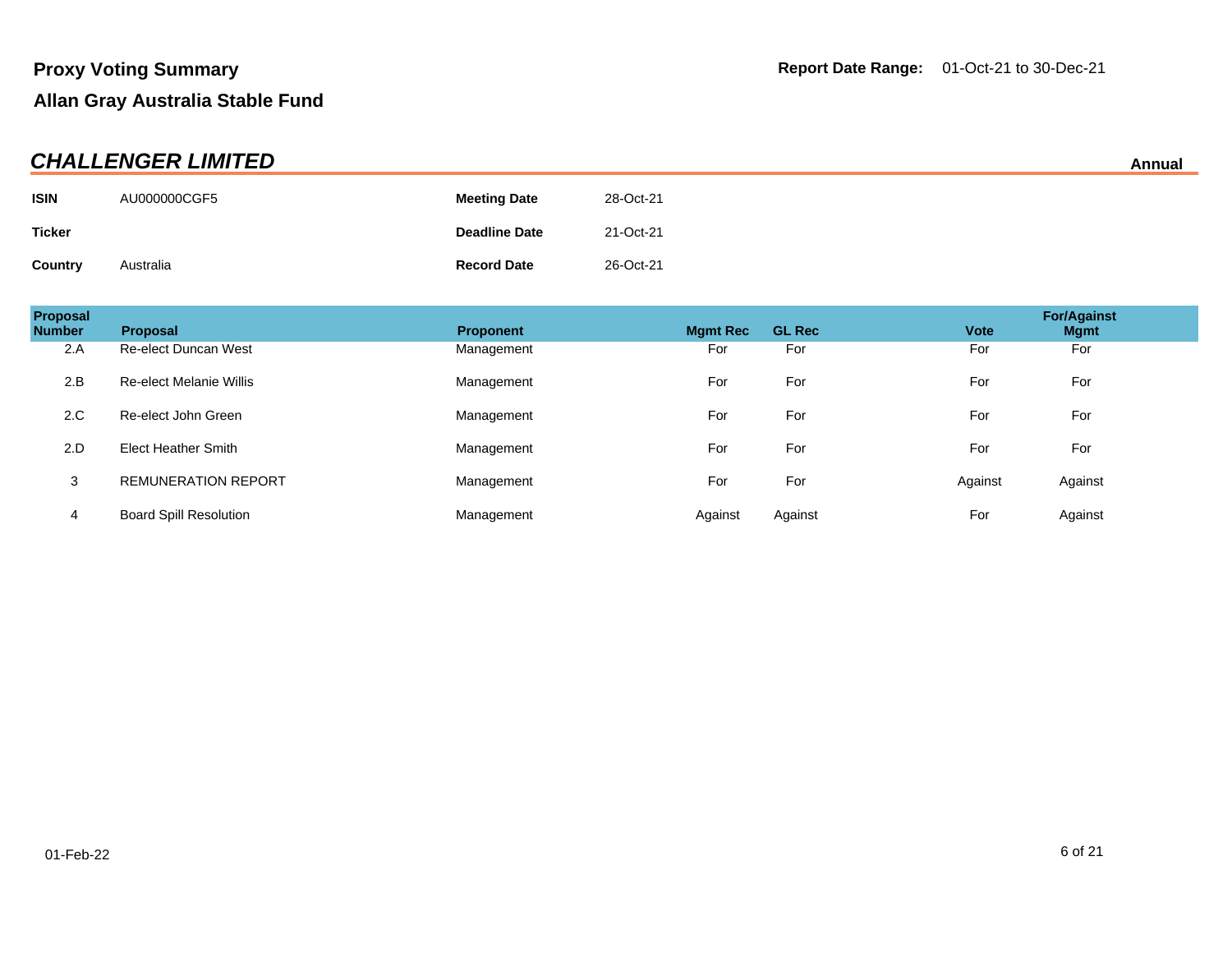| <b>SOUTH32 LIMITED</b> |              |                      |           |  |
|------------------------|--------------|----------------------|-----------|--|
| <b>ISIN</b>            | AU000000S320 | <b>Meeting Date</b>  | 28-Oct-21 |  |
| <b>Ticker</b>          |              | <b>Deadline Date</b> | 21-Oct-21 |  |
| Country                | Australia    | <b>Record Date</b>   | 26-Oct-21 |  |

| Proposal<br><b>Number</b> | <b>Proposal</b>                                                                        | <b>Proponent</b> | <b>Mgmt Rec</b> | <b>GL Rec</b> | <b>Vote</b> | <b>For/Against</b><br><b>Mgmt</b> |
|---------------------------|----------------------------------------------------------------------------------------|------------------|-----------------|---------------|-------------|-----------------------------------|
| 2.A                       | Re-elect Wayne G. Osborn                                                               | Management       | For             | For           | For         | For                               |
| 2.B                       | Re-elect Keith C. Rumble                                                               | Management       | For             | For           | For         | For                               |
| 3                         | <b>Remuneration Report</b>                                                             | Management       | For             | For           | For         | For                               |
| 4                         | Equity Grant (MD/CEO Graham Kerr)                                                      | Management       | For             | For           | For         | For                               |
| 5                         | <b>Approval of Termination Benefits</b>                                                | Management       | For             | For           | For         | For                               |
| 6.A                       | Shareholder Proposal Regarding Facilitating Nonbinding Shareholder<br>Proposals        |                  | Against         | Abstain       | Against     | For                               |
| 6.B                       | Shareholder Proposal Regarding Lobbying Activity<br>Alignment with the Paris Agreement | Shareholder      | For             | For           | For         | For                               |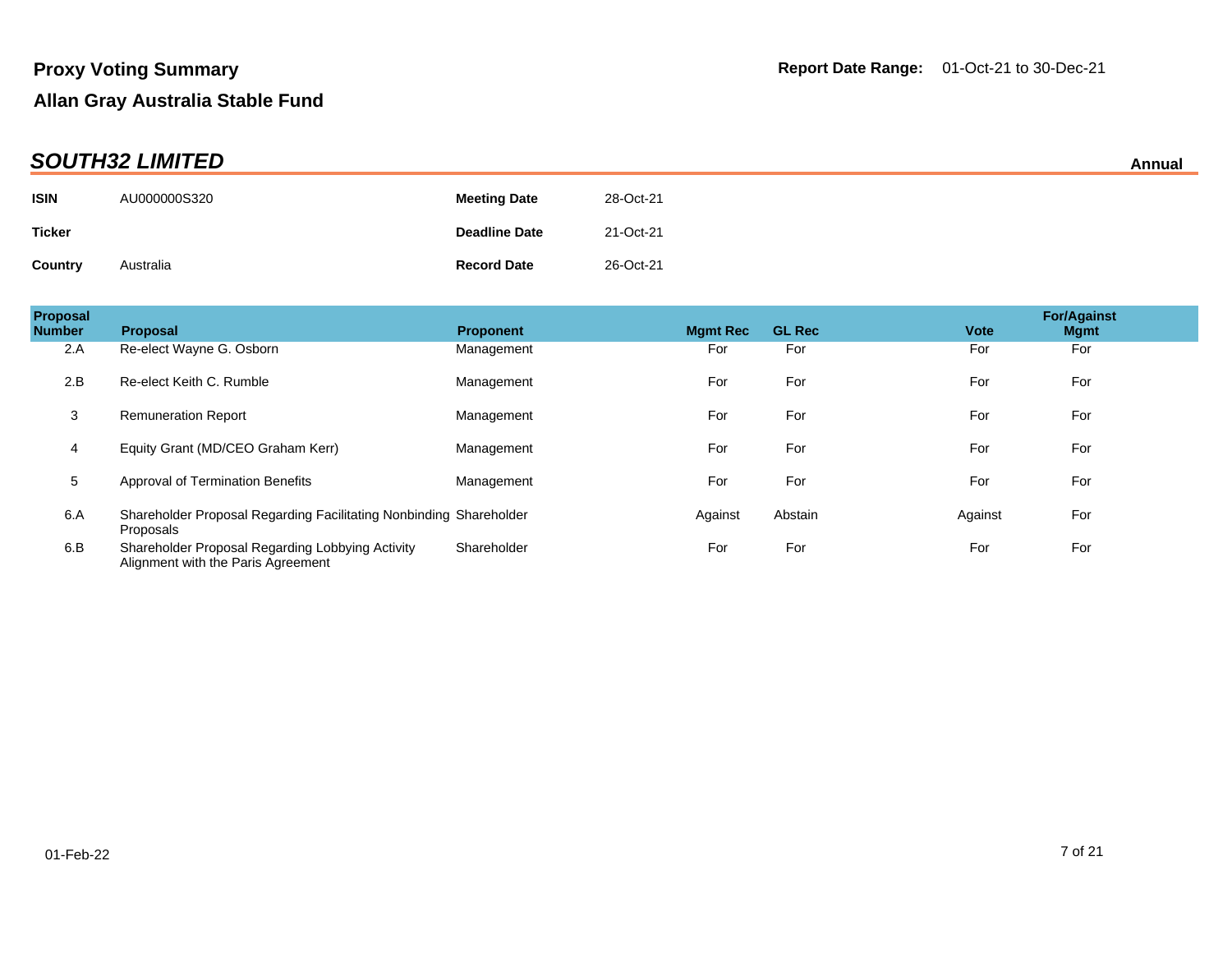|                | <b>SKYCITY ENTERTAINMENT GROUP LIMITED</b><br>Annual |                      |           |  |  |
|----------------|------------------------------------------------------|----------------------|-----------|--|--|
| <b>ISIN</b>    | NZSKCE0001S2                                         | <b>Meeting Date</b>  | 29-Oct-21 |  |  |
| <b>Ticker</b>  |                                                      | <b>Deadline Date</b> | 22-Oct-21 |  |  |
| <b>Country</b> | New Zealand                                          | <b>Record Date</b>   | 27-Oct-21 |  |  |

| Proposal<br><b>Number</b> | <b>Proposal</b>                 | <b>Proponent</b> | <b>Mgmt Rec</b> | <b>GL Rec</b> | <b>Vote</b> | <b>For/Against</b><br><b>Mgmt</b> |
|---------------------------|---------------------------------|------------------|-----------------|---------------|-------------|-----------------------------------|
|                           | Elect Silvana Schenone          | Management       | For             | For           | For         | For                               |
|                           | Elect Julian Cook               | Management       | For             | For           | For         | For                               |
| 3                         | Elect Chad Barton               | Management       | For             | For           | For         | For                               |
| 4                         | Authority to Set Auditor's Fees | Management       |                 | For           | For         | N/A                               |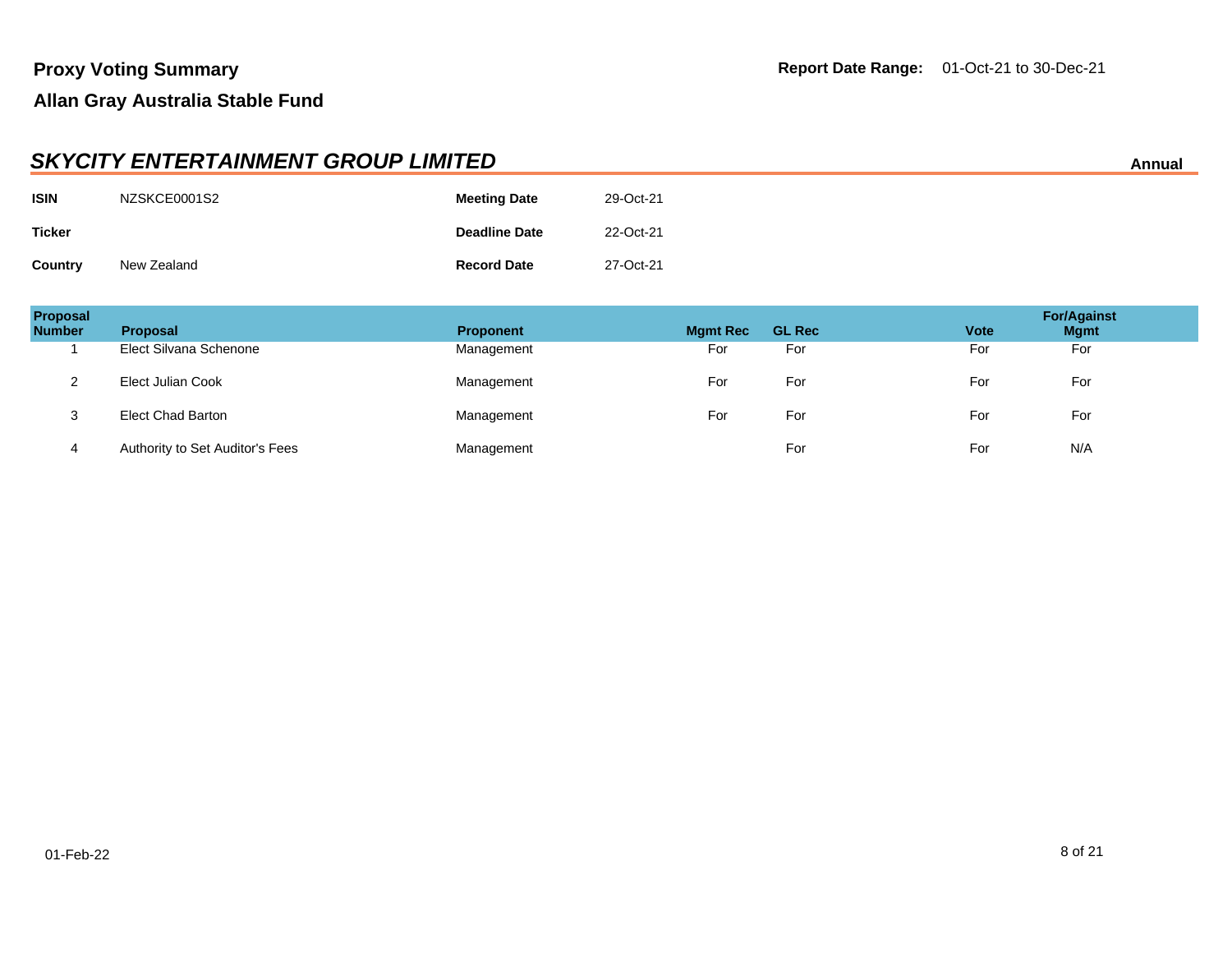| <b>WORLEY LIMITED</b> |              |                      |           |  |
|-----------------------|--------------|----------------------|-----------|--|
| <b>ISIN</b>           | AU000000WOR2 | <b>Meeting Date</b>  | 03-Nov-21 |  |
| <b>Ticker</b>         |              | <b>Deadline Date</b> | 27-Oct-21 |  |
| Country               | Australia    | <b>Record Date</b>   | 01-Nov-21 |  |

| Proposal<br><b>Number</b> | Proposal                                                  | <b>Proponent</b> | <b>Mgmt Rec</b> | <b>GL Rec</b> | <b>Vote</b> | <b>For/Against</b><br><b>Mgmt</b> |
|---------------------------|-----------------------------------------------------------|------------------|-----------------|---------------|-------------|-----------------------------------|
| 2.A                       | <b>Re-elect Andrew Liveris</b>                            | Management       | For             | For           | For         | For                               |
| 2.B                       | Re-elect Thomas (Tom) J. Gorman                           | Management       | For             | For           | For         | For                               |
| 2.C                       | Elect Emma R. Stein                                       | Management       | For             | For           | For         | For                               |
| 2.D                       | Re-elect Anne L. Templeman-Jones                          | Management       | For             | For           | For         | For                               |
| 2.E                       | Re-elect WANG Xiao Bin                                    | Management       | For             | For           | For         | For                               |
| 3                         | <b>Remuneration Report</b>                                | Management       | For             | For           | For         | For                               |
| 4                         | Equity Grant (MD/CEO Robert Christopher Ashton -<br>DEP)  | Management       | For             | For           | For         | For                               |
| 5                         | Equity Grant (MD/CEO Robert Christopher Ashton -<br>LTIP) | Management       | For             | For           | For         | For                               |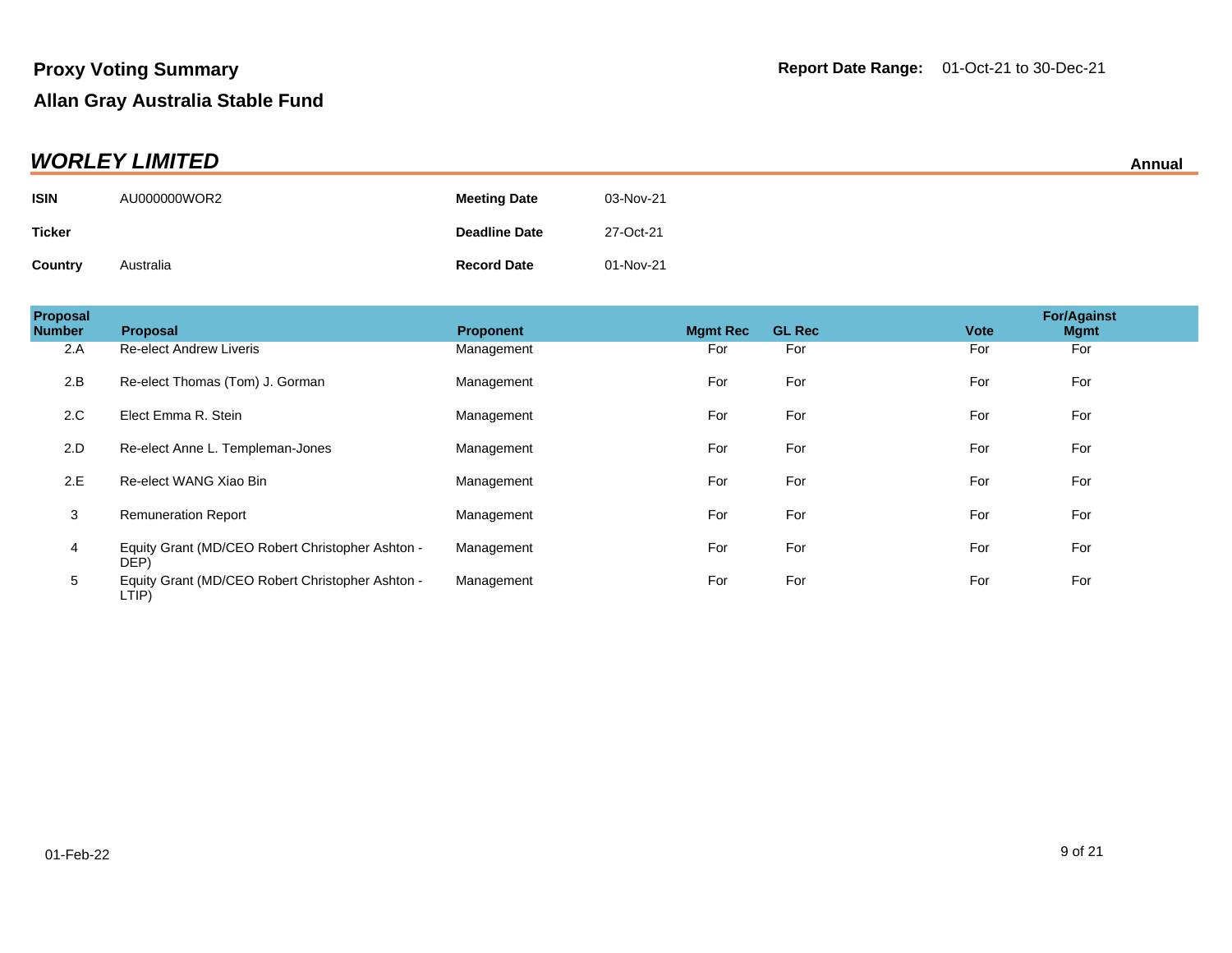| <b>SIMS LIMITED</b> |              |                      |           |  |
|---------------------|--------------|----------------------|-----------|--|
| <b>ISIN</b>         | AU000000SGM7 | <b>Meeting Date</b>  | 10-Nov-21 |  |
| <b>Ticker</b>       |              | <b>Deadline Date</b> | 03-Nov-21 |  |
| <b>Country</b>      | Australia    | <b>Record Date</b>   | 08-Nov-21 |  |

| <b>Proposal</b><br><b>Number</b> | <b>Proposal</b>                       | <b>Proponent</b> | <b>Mamt Rec</b> | <b>GL Rec</b> | <b>Vote</b> | <b>For/Against</b><br><b>Mgmt</b> |
|----------------------------------|---------------------------------------|------------------|-----------------|---------------|-------------|-----------------------------------|
|                                  | Re-elect Geoffrey (Geoff) N. Brunsdon | Management       | For             | For           | For         | For                               |
| 2                                | Re-elect Georgia R. Nelson            | Management       | For             | For           | For         | For                               |
| 3                                | Elect Victoria Binns                  | Management       | For             | For           | For         | For                               |
| 4                                | <b>REMUNERATION REPORT</b>            | Management       | For             | For           | Against     | Against                           |
| 5                                | Equity Grant (MD/CEO Alistair Field)  | Management       | For             | For           | For         | For                               |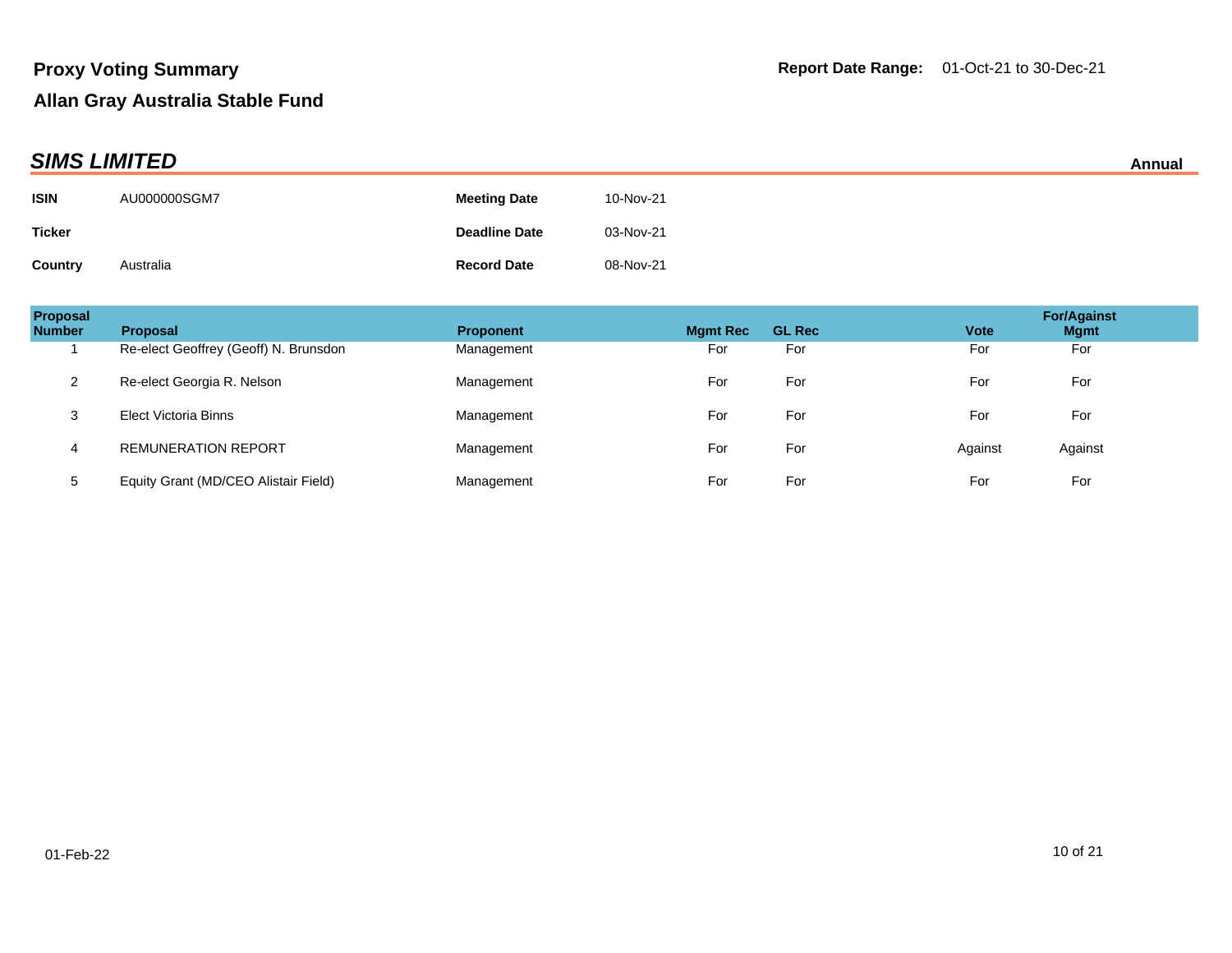| <b>NEWCREST MINING</b> |              |                      | Annual    |  |
|------------------------|--------------|----------------------|-----------|--|
| <b>ISIN</b>            | AU000000NCM7 | <b>Meeting Date</b>  | 10-Nov-21 |  |
| <b>Ticker</b>          |              | <b>Deadline Date</b> | 03-Nov-21 |  |
| <b>Country</b>         | Australia    | <b>Record Date</b>   | 08-Nov-21 |  |

| Proposal<br><b>Number</b> | <b>Proposal</b>                      | <b>Proponent</b> | <b>Mamt Rec</b> | <b>GL Rec</b> | <b>Vote</b> | <b>For/Against</b><br><b>Mgmt</b> |
|---------------------------|--------------------------------------|------------------|-----------------|---------------|-------------|-----------------------------------|
| 2.A                       | Elect Jane F. McAloon                | Management       | For             | For           | For         | For                               |
| 2.B                       | Re-elect Peter W. Tomsett            | Management       | For             | For           | For         | For                               |
| 2.C                       | Re-elect Philip Aiken                | Management       | For             | For           | For         | For                               |
| 3                         | Equity Grant (MD/CEO Sandeep Biswas) | Management       | For             | For           | For         | For                               |
| 4                         | <b>Remuneration Report</b>           | Management       | For             | For           | For         | For                               |
| 5                         | <b>Approve Termination Payments</b>  | Management       | For             | For           | For         | For                               |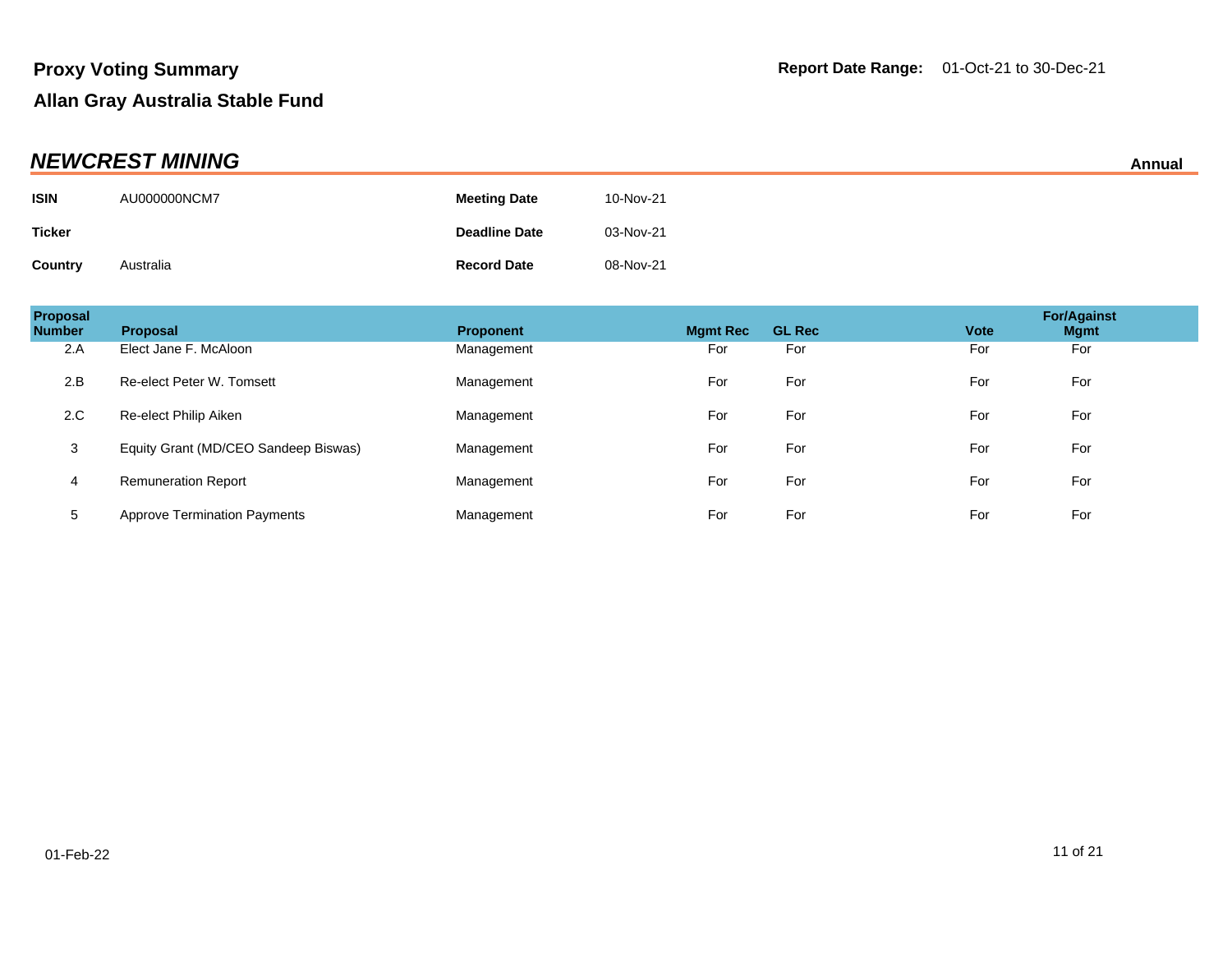| <b>VICINITY LIMITED</b><br>Annual |              |                      |           |  |
|-----------------------------------|--------------|----------------------|-----------|--|
| <b>ISIN</b>                       | AU000000VCX7 | <b>Meeting Date</b>  | 10-Nov-21 |  |
| <b>Ticker</b>                     |              | <b>Deadline Date</b> | 03-Nov-21 |  |
| Country                           | Australia    | <b>Record Date</b>   | 08-Nov-21 |  |

| Proposal<br><b>Number</b> | Proposal                           | Proponent  | <b>Mgmt Rec</b> | <b>GL Rec</b> | <b>Vote</b> | <b>For/Against</b><br><b>Mgmt</b> |
|---------------------------|------------------------------------|------------|-----------------|---------------|-------------|-----------------------------------|
| $\overline{2}$            | <b>Remuneration Report</b>         | Management | For             | For           | For         | For                               |
| 3.A                       | Re-elect Clive Appleton            | Management | For             | For           | For         | For                               |
| 3.B                       | Re-elect Janette Kendall           | Management | For             | For           | For         | For                               |
| 3.C                       | Re-elect Tim Hammon                | Management | For             | For           | For         | For                               |
| 4                         | Equity Grant (MD/CEO Grant Kelley) | Management | For             | For           | Against     | Against                           |
| 5.A                       | <b>General Amendments</b>          | Management | For             | For           | For         | For                               |
| 5.B                       | <b>Technology Amendments</b>       | Management | For             | For           | For         | For                               |
| 6.A                       | <b>General Amendments</b>          | Management | For             | For           | For         | For                               |
| 6.B                       | <b>Technology Amendments</b>       | Management | For             | For           | For         | For                               |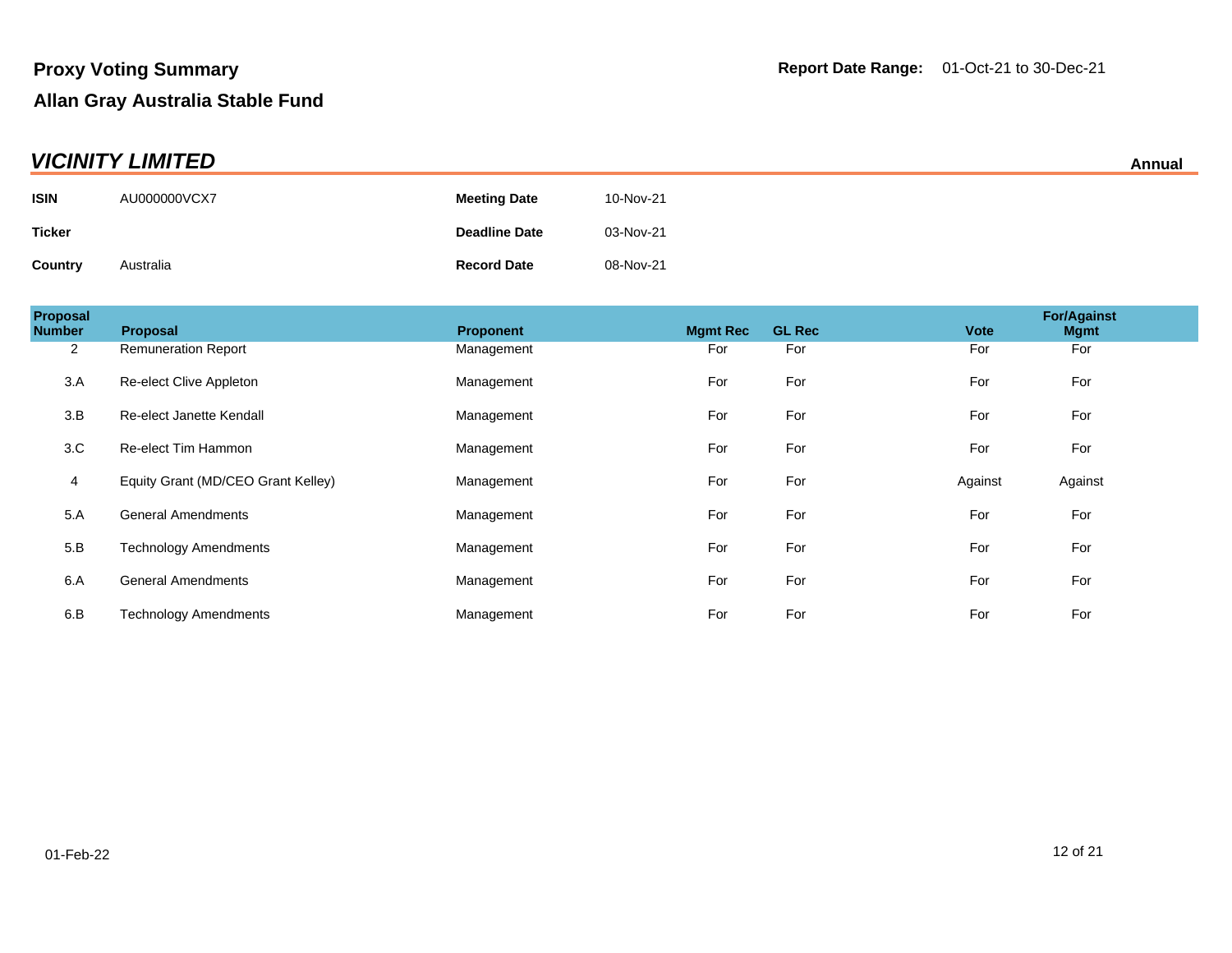| <b>MMA OFFSHORE LIMITED</b><br>Annual |              |                      |           |  |
|---------------------------------------|--------------|----------------------|-----------|--|
| <b>ISIN</b>                           | AU000000MRM7 | <b>Meeting Date</b>  | 10-Nov-21 |  |
| <b>Ticker</b>                         |              | <b>Deadline Date</b> | 03-Nov-21 |  |
| Country                               | Australia    | <b>Record Date</b>   | 08-Nov-21 |  |

| Proposal<br><b>Number</b> | <b>Proposal</b>                               | <b>Proponent</b> | <b>Mamt Rec</b> | <b>GL Rec</b> | <b>Vote</b> | <b>For/Against</b><br><b>Mgmt</b> |
|---------------------------|-----------------------------------------------|------------------|-----------------|---------------|-------------|-----------------------------------|
|                           | <b>Remuneration Report</b>                    | Management       | For             | For           | For         | For                               |
| 2                         | Re-elect HENG Chiang Gnee                     | Management       | For             | For           | For         | For                               |
| 3                         | Elect Susan Murphy                            | Management       | For             | For           | For         | For                               |
| 4                         | Elect Sally Langer                            | Management       | For             | For           | For         | For                               |
| 5                         | Approve Performance Rights Plan - 2021        | Management       | For             | For           | For         | For                               |
| 6                         | Equity Grant (MD/CEO David Ross - LTI Grants) | Management       | For             | For           | For         | For                               |
|                           | Equity Grant (MD/CEO David Ross - STI Grants) | Management       | For             | For           | For         | For                               |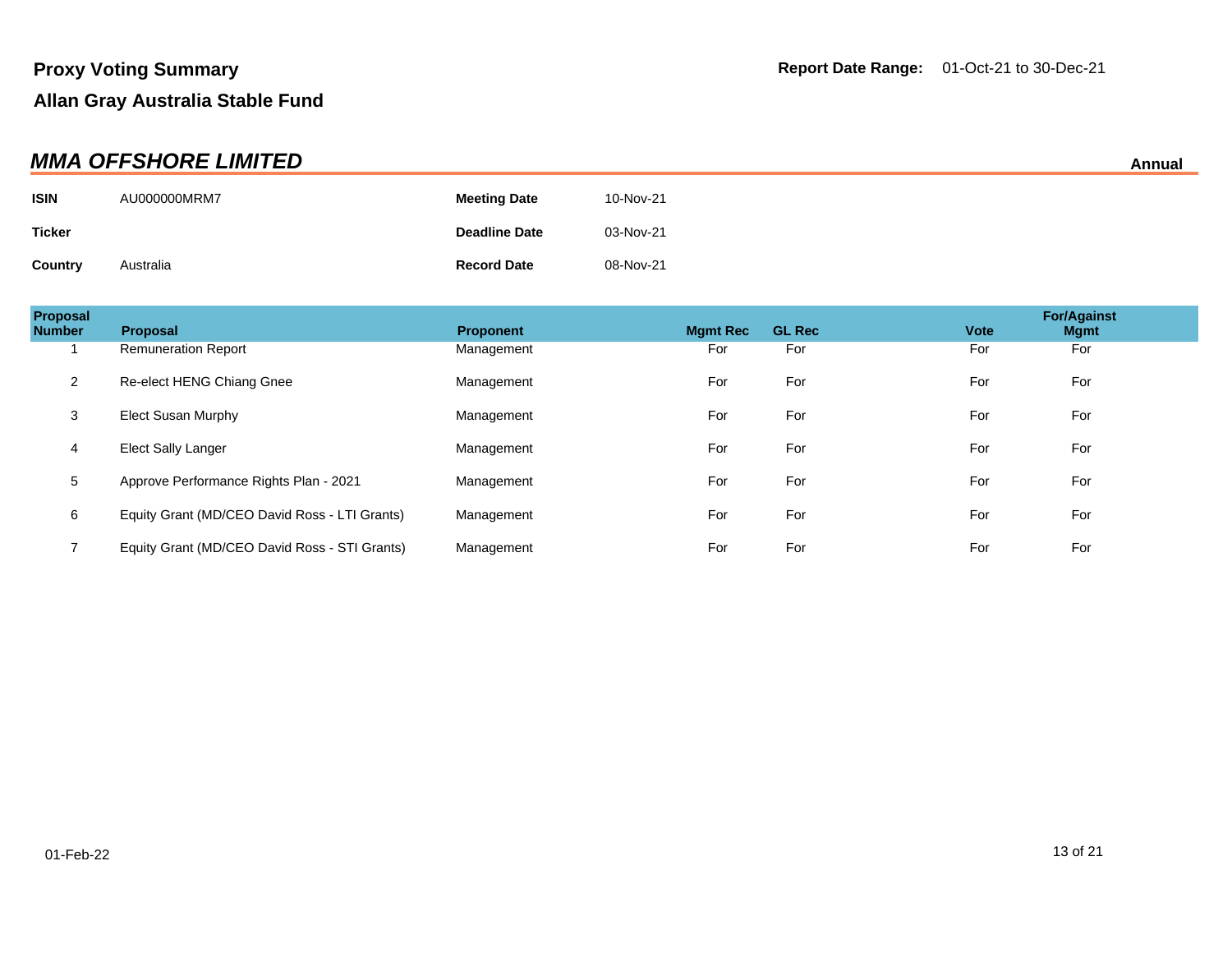| <b>LENDLEASE GROUP</b> |              |                      |           | Annual |
|------------------------|--------------|----------------------|-----------|--------|
| <b>ISIN</b>            | AU000000LLC3 | <b>Meeting Date</b>  | 12-Nov-21 |        |
| <b>Ticker</b>          |              | <b>Deadline Date</b> | 05-Nov-21 |        |
| <b>Country</b>         | Australia    | <b>Record Date</b>   | 10-Nov-21 |        |

| Proposal<br><b>Number</b> | <b>Proposal</b>                               | <b>Proponent</b> | <b>Mgmt Rec</b> | <b>GL Rec</b> | <b>Vote</b> | <b>For/Against</b><br><b>Mgmt</b> |
|---------------------------|-----------------------------------------------|------------------|-----------------|---------------|-------------|-----------------------------------|
| 2.A                       | Re-elect Elizabeth M. Proust                  | Management       | For             | For           | For         | For                               |
| 2.B                       | Re-elect Michael J. Ullmer                    | Management       | For             | For           | For         | For                               |
| 3                         | <b>Remuneration Report</b>                    | Management       | For             | For           | Abstain     | Against                           |
| 4                         | Equity Grant (MD/CEO Anthony Lombardo)        | Management       | For             | For           | For         | For                               |
| 5                         | <b>Renew Proportional Takeover Provisions</b> | Management       | For             | For           | For         | For                               |
| 6                         | <b>Board Spill Resolution</b>                 | Management       | Against         | Against       | For         | Against                           |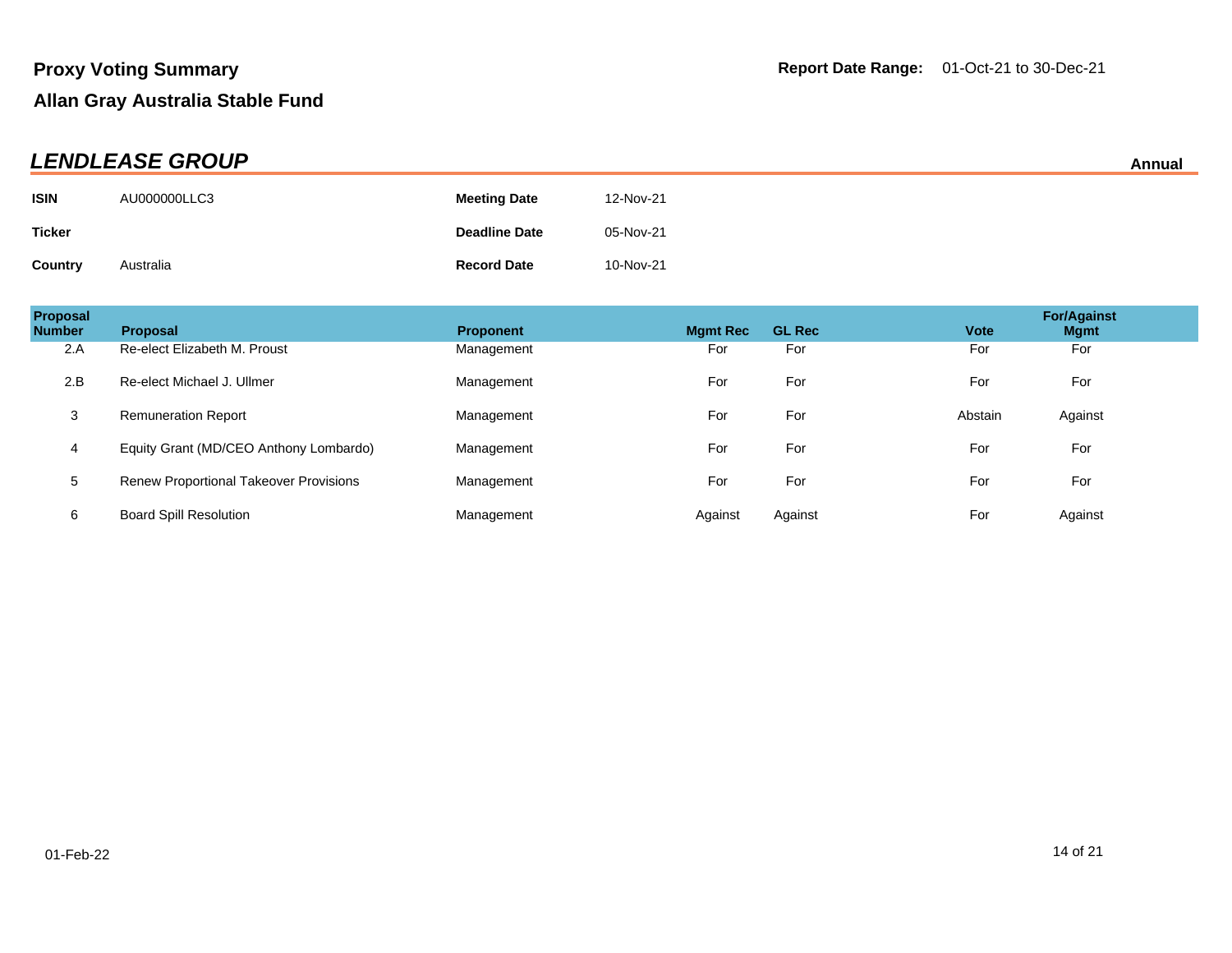| <b>PEET LIMITED</b> |              |                      |           | Annual |
|---------------------|--------------|----------------------|-----------|--------|
| <b>ISIN</b>         | AU000000PPC5 | <b>Meeting Date</b>  | 16-Nov-21 |        |
| <b>Ticker</b>       |              | <b>Deadline Date</b> | 10-Nov-21 |        |
| <b>Country</b>      | Australia    | <b>Record Date</b>   | 12-Nov-21 |        |

| Proposal<br><b>Number</b> | <b>Proposal</b>                    | <b>Proponent</b> | <b>Mgmt Rec</b> | <b>GL Rec</b> | <b>Vote</b> | <b>For/Against</b><br><b>Mgmt</b> |
|---------------------------|------------------------------------|------------------|-----------------|---------------|-------------|-----------------------------------|
|                           | Re-Elect Robert J. McKinnon        | Management       | For             | For           | For         | For                               |
| $\sim$                    | Re-Elect Trevor J. Allen           | Management       | For             | For           | For         | For                               |
| 3                         | <b>Remuneration Report</b>         | Management       | For             | For           | For         | For                               |
| 4                         | Equity Grant (MD/CEO Brendan Gore) | Management       | For             | For           | For         | For                               |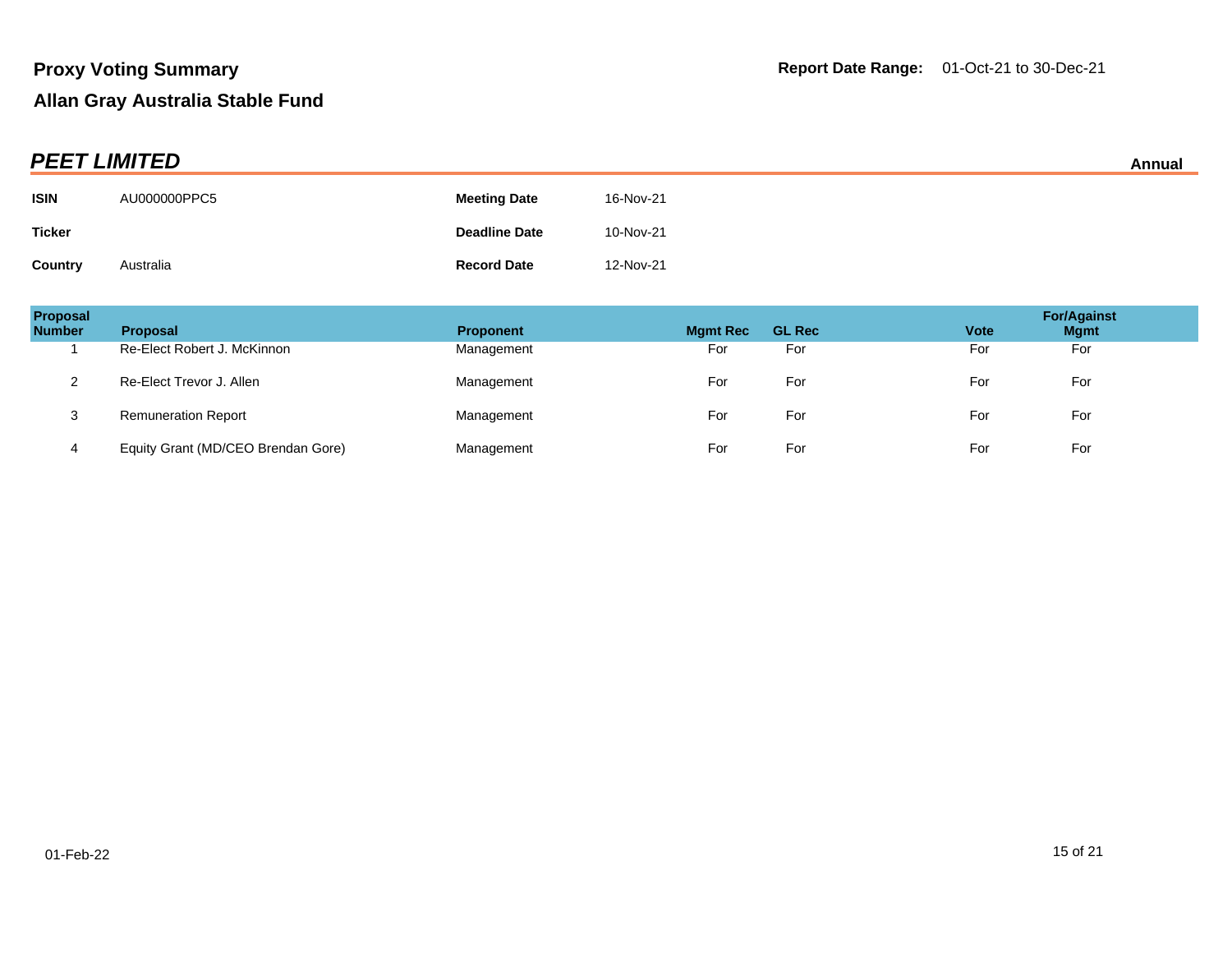| <b>MONASH IVF GROUP LIMITED</b> |              |                      |           |  |
|---------------------------------|--------------|----------------------|-----------|--|
| <b>ISIN</b>                     | AU000000MVF3 | <b>Meeting Date</b>  | 19-Nov-21 |  |
| <b>Ticker</b>                   |              | <b>Deadline Date</b> | 12-Nov-21 |  |
| Country                         | Australia    | <b>Record Date</b>   | 17-Nov-21 |  |

| Proposal<br><b>Number</b> | <b>Proposal</b>                     | <b>Proponent</b> | <b>Mgmt Rec</b> | <b>GL Rec</b> | <b>Vote</b> | <b>For/Against</b><br><b>Mgmt</b> |
|---------------------------|-------------------------------------|------------------|-----------------|---------------|-------------|-----------------------------------|
| 2                         | <b>Remuneration Report</b>          | Management       | For             | For           | For         | For                               |
| 3.A                       | Re-elect Josef J. Czyzewski         | Management       | For             | For           | For         | For                               |
| 3.B                       | Re-elect Neil J. Broekhuizen        | Management       | For             | For           | For         | For                               |
| 4                         | Equity Grant (MD/CEO Michael Knaap) | Management       | For             | For           | For         | For                               |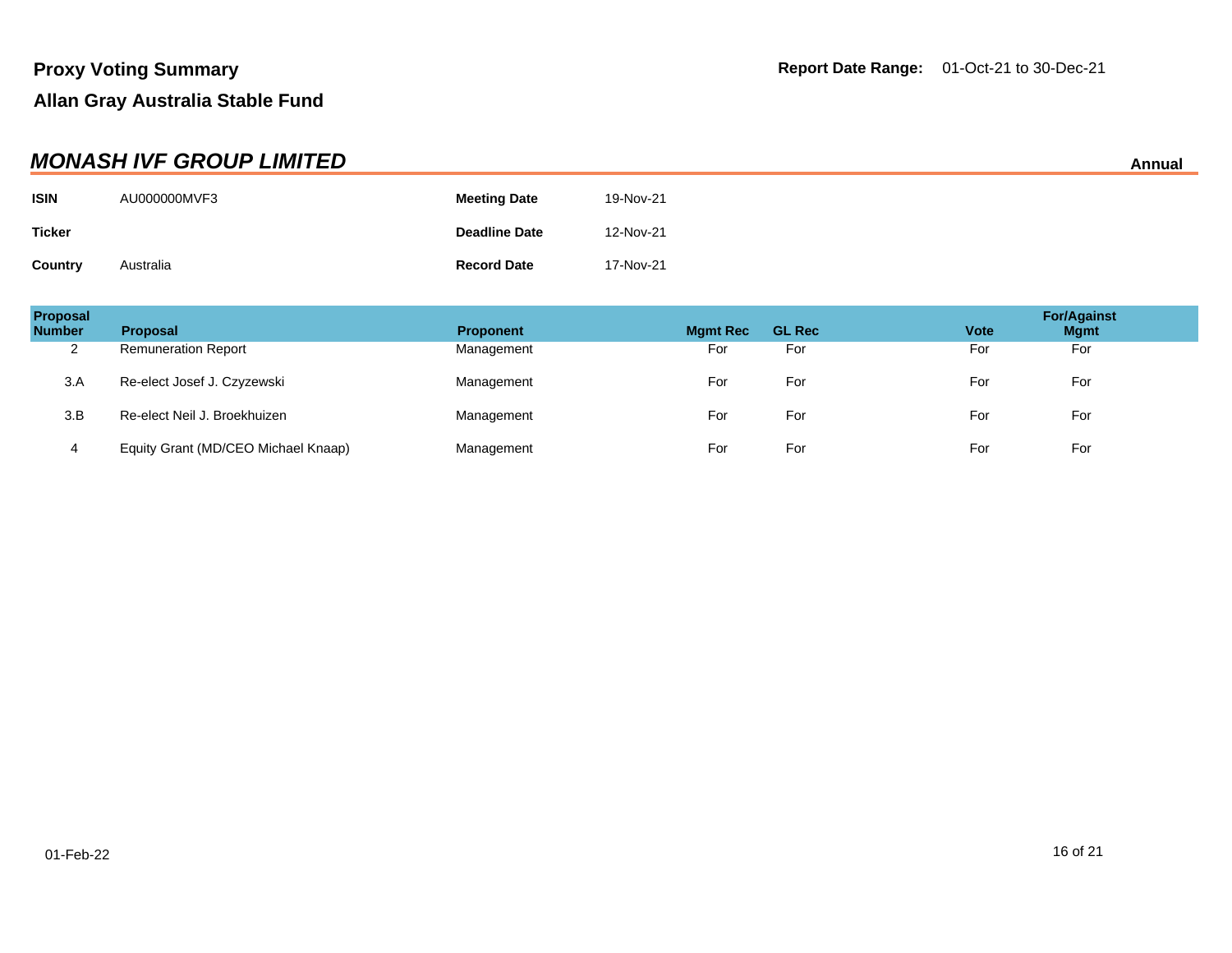| <b>MONADELPHOUS GROUP</b> |              |                      |           |  |
|---------------------------|--------------|----------------------|-----------|--|
| <b>ISIN</b>               | AU000000MND5 | <b>Meeting Date</b>  | 23-Nov-21 |  |
| <b>Ticker</b>             |              | <b>Deadline Date</b> | 17-Nov-21 |  |
| <b>Country</b>            | Australia    | <b>Record Date</b>   | 19-Nov-21 |  |

| Proposal<br><b>Number</b> | <b>Proposal</b>                   | <b>Proponent</b> | <b>Mgmt Rec</b> | <b>GL Rec</b> | <b>Vote</b> | <b>For/Against</b><br><b>Mgmt</b> |
|---------------------------|-----------------------------------|------------------|-----------------|---------------|-------------|-----------------------------------|
|                           | Re-elect Dietmar R. Voss          | Management       | For             | For           | For         | For                               |
|                           | Elect Enrico P. Buratto           | Management       | For             | For           | For         | For                               |
|                           | Equity Grant (MD Robert Velletri) | Management       | For             | For           | For         | For                               |
| 4                         | <b>Remuneration Report</b>        | Management       | For             | For           | For         | For                               |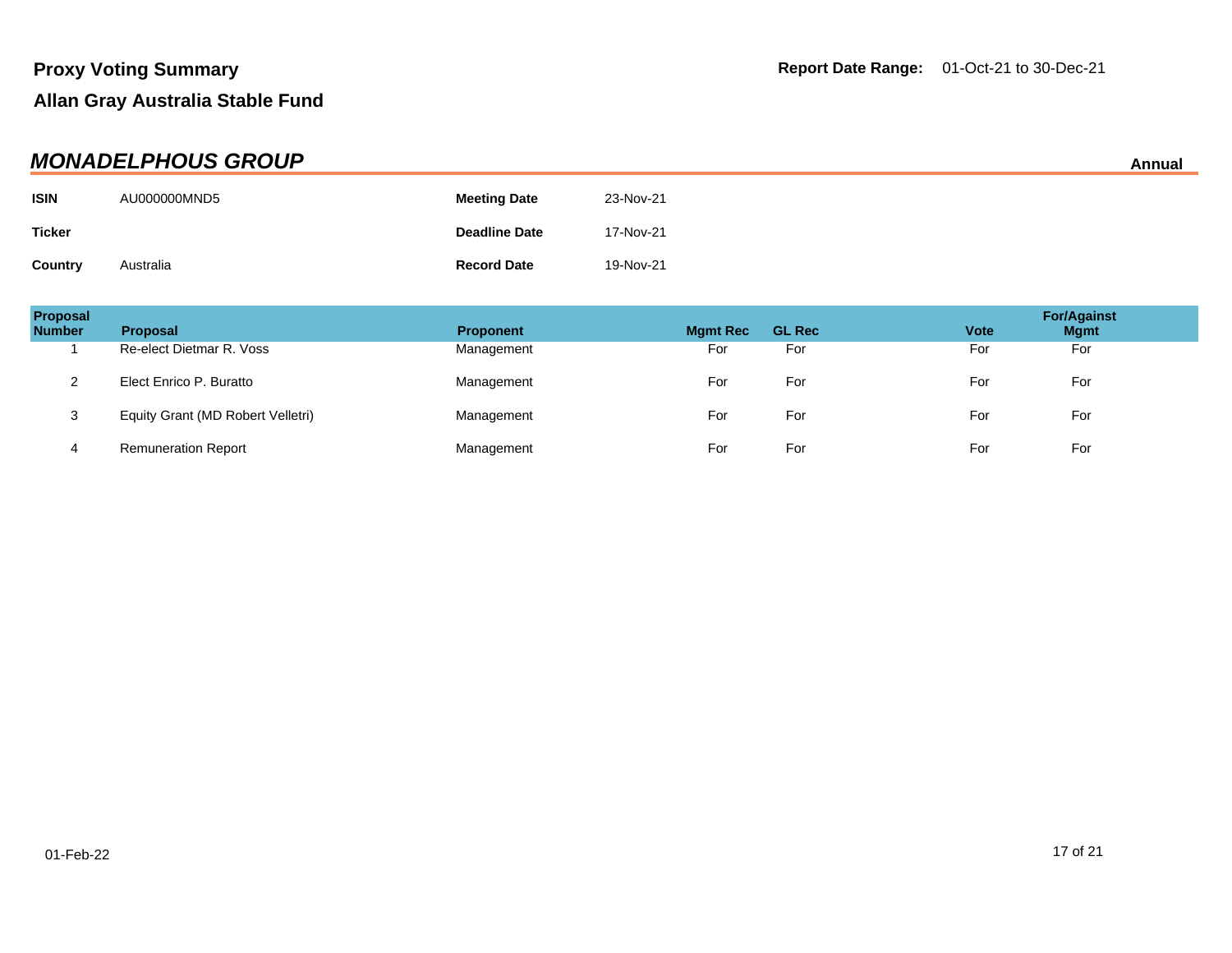| <b>AUSTRALIAN VINTAGE LTD</b> |              |                      |           |  |
|-------------------------------|--------------|----------------------|-----------|--|
| <b>ISIN</b>                   | AU000000AVG6 | <b>Meeting Date</b>  | 24-Nov-21 |  |
| <b>Ticker</b>                 |              | <b>Deadline Date</b> | 17-Nov-21 |  |
| Country                       | Australia    | <b>Record Date</b>   | 22-Nov-21 |  |

| Proposal<br><b>Number</b> | <b>Proposal</b>            | <b>Proponent</b> | <b>Mgmt Rec</b> | <b>GL Rec</b> | <b>Vote</b> | <b>For/Against</b><br><b>Mgmt</b> |
|---------------------------|----------------------------|------------------|-----------------|---------------|-------------|-----------------------------------|
|                           | Re-elect Naseema Sparks    | Management       | For             | For           | For         | For                               |
|                           | Re-elect John D. Davies    | Management       | For             | For           | For         | For                               |
|                           | <b>Remuneration Report</b> | Management       | For             | For           | For         | For                               |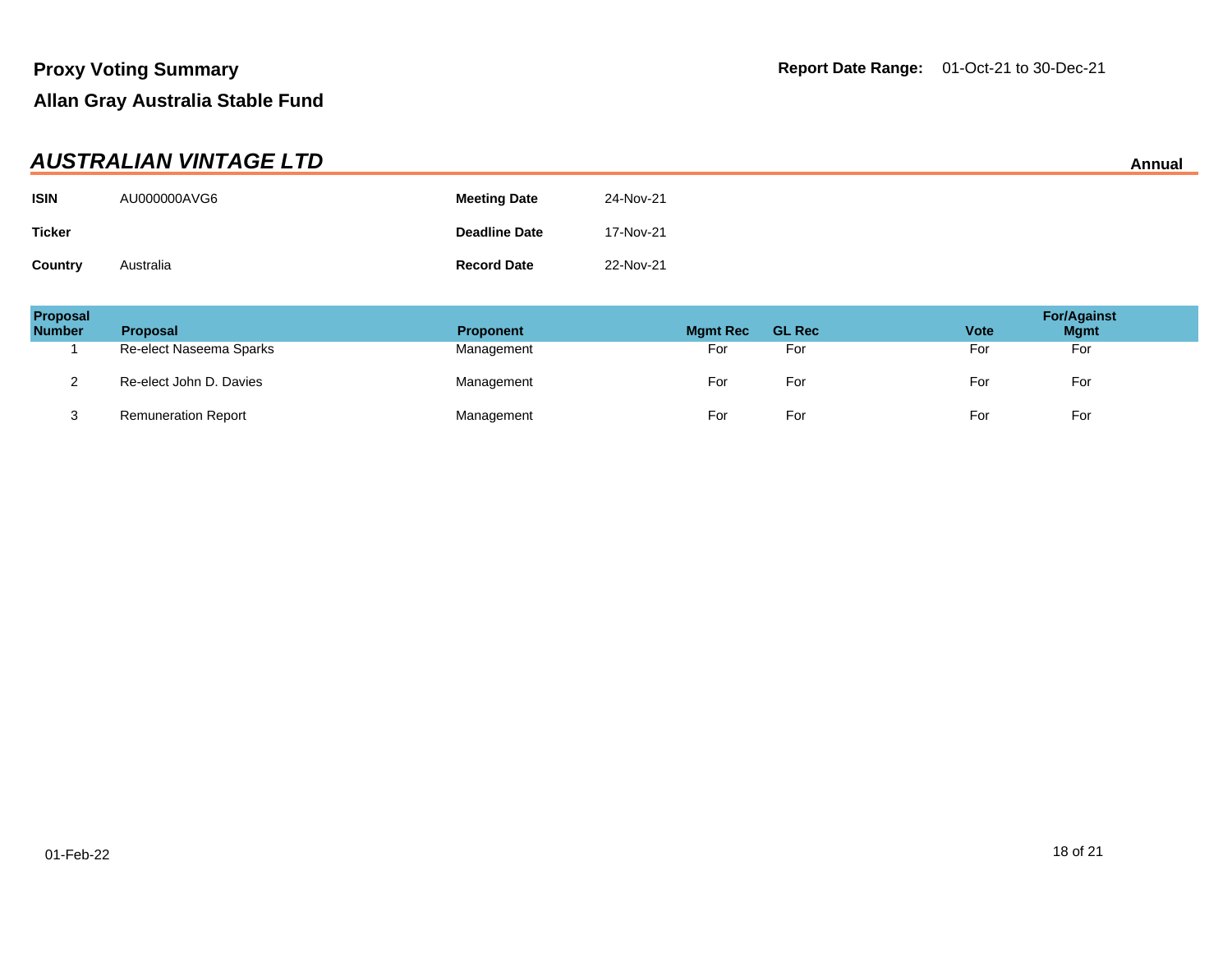| <b>OIL SEARCH LTD</b> |                  |                      |           | <b>Special</b> |
|-----------------------|------------------|----------------------|-----------|----------------|
| <b>ISIN</b>           | PG0008579883     | <b>Meeting Date</b>  | 07-Dec-21 |                |
| <b>Ticker</b>         |                  | <b>Deadline Date</b> | 01-Dec-21 |                |
| <b>Country</b>        | Papua New Guinea | <b>Record Date</b>   | 03-Dec-21 |                |

| <b>Proposal</b> |                                | <b>For/Against</b> |                 |               |                            |
|-----------------|--------------------------------|--------------------|-----------------|---------------|----------------------------|
| <b>Number</b>   | <b>Proposal</b>                | <b>Proponent</b>   | <b>Mamt Rec</b> | <b>GL Rec</b> | <b>Vote</b><br><b>Mgmt</b> |
|                 | Scheme of Arrangement (Merger) | Management         | וש              |               | Against<br>Against         |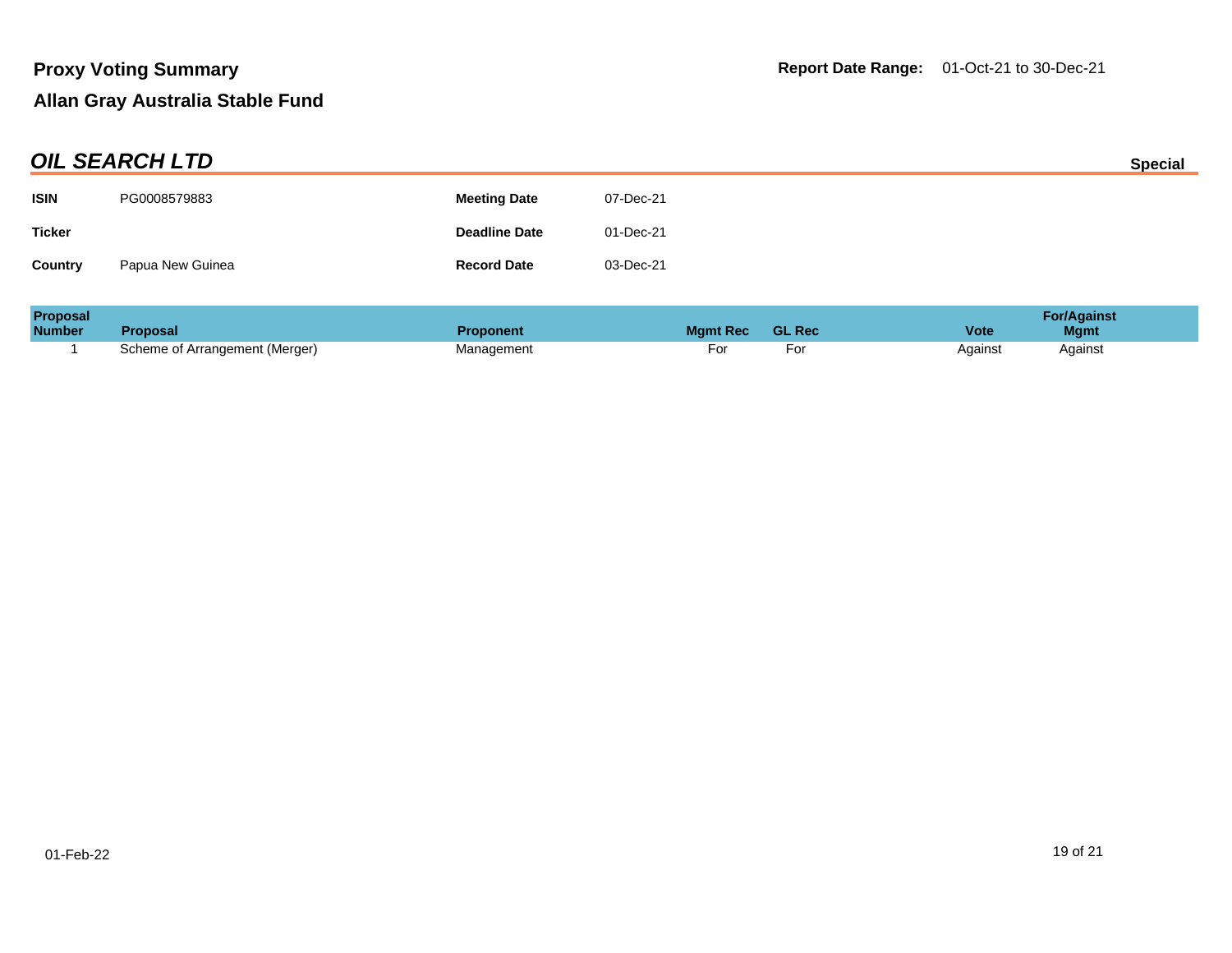| <b>NUFARM LIMITED</b> |              |                      |           |  |
|-----------------------|--------------|----------------------|-----------|--|
| <b>ISIN</b>           | AU000000NUF3 | <b>Meeting Date</b>  | 17-Dec-21 |  |
| <b>Ticker</b>         |              | <b>Deadline Date</b> | 10-Dec-21 |  |
| Country               | Australia    | <b>Record Date</b>   | 15-Dec-21 |  |

| Proposal<br><b>Number</b> | <b>Proposal</b>                 | <b>Proponent</b> | <b>Mgmt Rec</b> | <b>GL Rec</b> | <b>Vote</b> | <b>For/Against</b><br><b>Mgmt</b> |
|---------------------------|---------------------------------|------------------|-----------------|---------------|-------------|-----------------------------------|
| ົ<br><u>_</u>             | <b>REMUNERATION REPORT</b>      | Management       | For             | For           | For         | For                               |
| J                         | Elect David Jones               | Management       | For             | For           | For         | For                               |
| 4                         | Equity Grant (MD/CEO Greg Hunt) | Management       | For             | For           | For         | For                               |